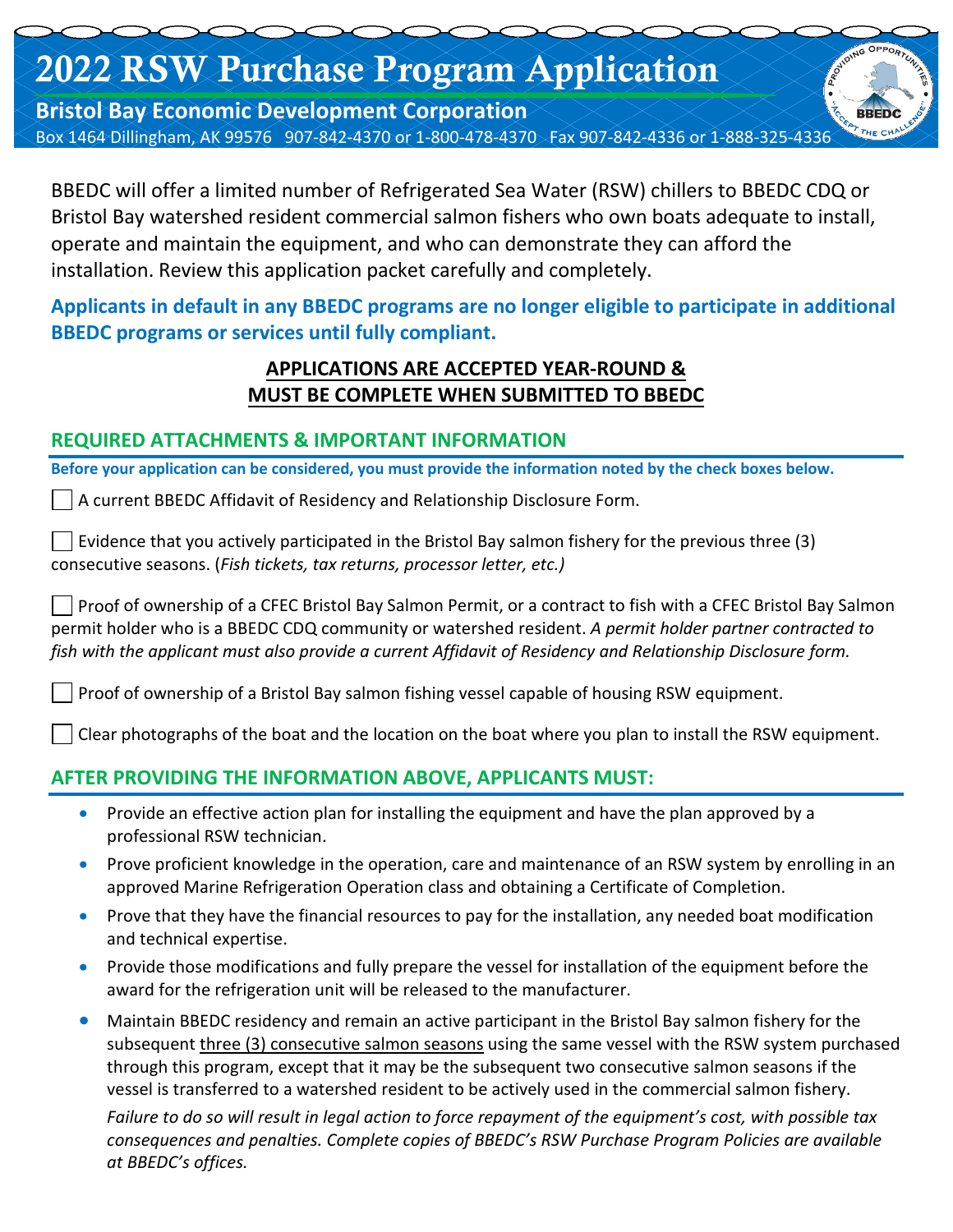## *Staying afloat financially –*

## **Will installing a "free" RSW system in your boat earn you more money?**



Fishermen need to take a hard look at *the real cost* of installing BBEDC's "free" Refrigerated Sea Water systems in their boat. Engine and boat modifications to operate these systems can cost tens of thousands of dollars. For some Bristol Bay fishing operations, RSW may not make financial sense.

Applicants for BBEDC's RSW Purchase Program are required to show that their fishing equipment can be successfully upgraded to benefit from the RSW equipment, and that they have the financial resources to pay for the modifications. Because each boat is unique, BBEDC will not provide instructions on how any individual's RSW system should be built. Successful applicants will be required to:

- 1 Prove proficient knowledge in the operation, care and maintenance of an RSW unit by enrolling and attending an approved Marine Refrigeration Operation class and obtaining a Certificate of Completion.
- 2 Provide an effective action plan for the installation and have it approved by a certified RSW technician.
- 3 Prove that they have the financial resources to pay for the installation, any necessary boat modifications and technical expertise.
- 4 Provide those modifications and fully prepare the vessel for installation of the equipment before the refrigeration unit will be released to the fisherman.

## **Practical and Financial Considerations**

- BBEDC's RSW Purchase Program will provide a limited amount of chillers to residents. One thing to note, is that some chillers require a minimum hydraulic flow rate and pressure of 10 gallons a minute at 3000 psi, a flow rate and pressure above what is commonly installed in Bristol Bay boats. Unless your boat has significant unused hydraulic capacity, expect to spend \$5,000 or more just for the parts to upgrade your vessel's hydraulic capacity, and more still for labor unless you can do the work yourself.
- You will need to protect your chiller from rust and corrosion. If it can only be installed on deck or in a location where they are subject to water and sea spray, a protective removable cover must be built around it. Protecting the system may require installing a flush deck unless your boat has other weatherproof space adequate to protect the equipment and provide access for maintenance.

Fish holds must be isolated from the engine room and bilge, and must be insulated. Insulation is especially critical for aluminum boats. To have aluminum holds professionally insulated can cost \$15,000 or more.

Plumbing to circulate the chilled water through the holds is necessary, and to route condenser water into and out of the chiller. Costs will vary but must be considered.

## **Consider carefully if the cost of installing an RSW system will benefit** *your* **fishing operation**

If you typically catch 60,000 pounds a season, a 15 cent a pound chilling bonus would earn you an extra \$9,000. If installing a BBEDCsupplied RSW system costs you \$20,000 out of your own pocket, it would take about two years to recoup the cost, and you'd see the extra income from chilling with RSW in the third year.

To chill the same amount of fish with ice, you need at least a pound of ice for every four pounds of fish, for every day you fish whether you catch anything or not. An average of 15 tons of ice in a season costing \$150 a ton would total \$2,250. This doesn't include the cost of fuel or down fishing time while you wait in line for ice, but deducting \$2,250 from your \$9,000 chilling bonus leaves a profit of \$6,750 every year.

In this example, during the two years that the RSW-equipped boat has been paying off its investment, the ice boat has an extra \$13,500 in chilling bonuses. Comparatively, chilling with RSW gives you a bonus of \$9,000 a year, but only after you've paid back the cost of the installation.

**Will the payback work for you?** Is your fishing operation large enough to benefit from an RSW system? The less fish you catch the longer it will take to recoup your investment. Roughly speaking, catching 60,000 pounds a year will have a pay off in three years. Catching 90,000 pounds a year will return your investment in two years.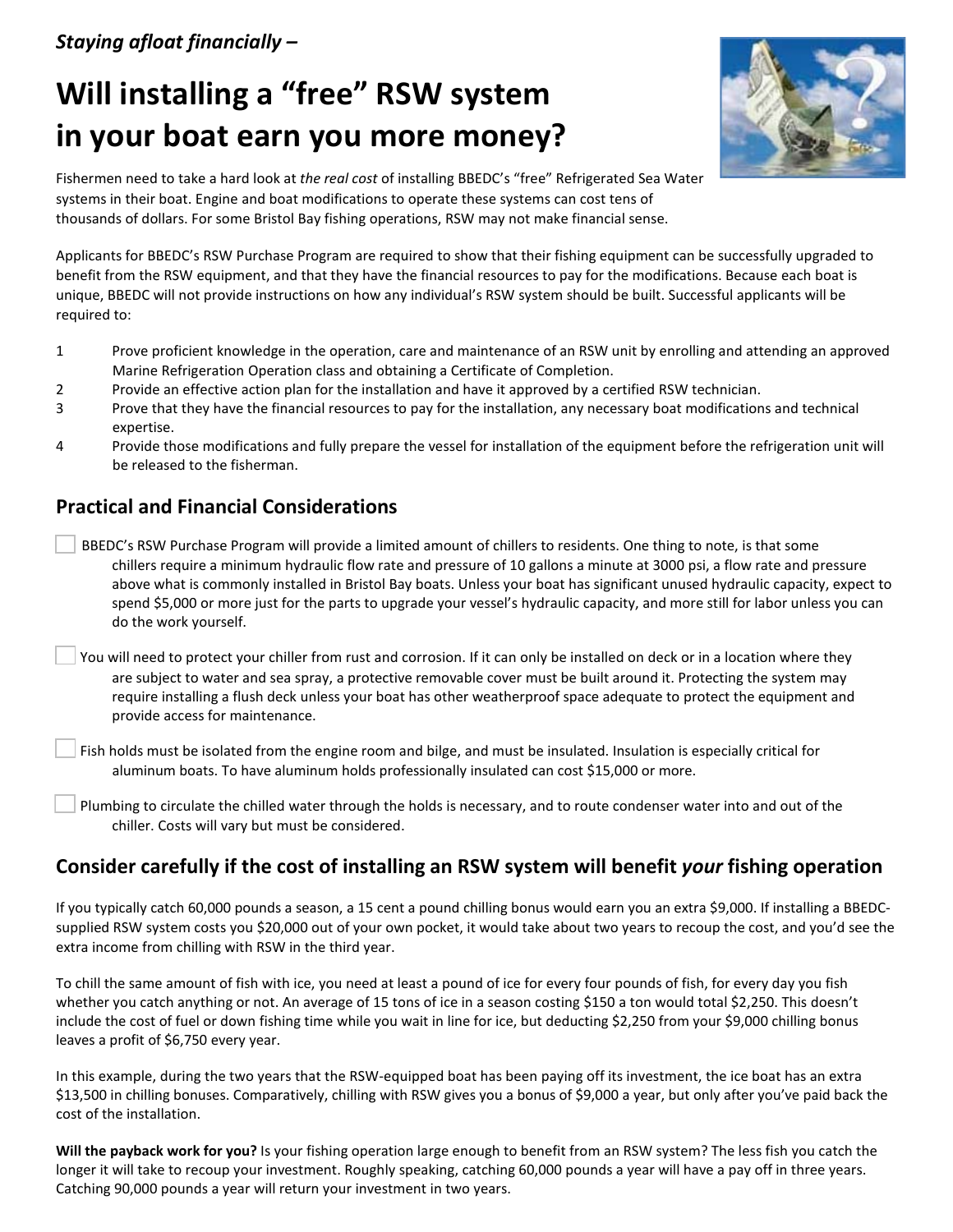## **VESSEL EVALUATION AND RSW INSTALLATION PLAN**

| of Residency and Relationship Disclosure form.) | (If the permit holder is not the boat owner, a written contract showing an agreement to fish with the boat owner for<br>the coming season is required. Permit holder must be a BBEDC CDQ or watershed resident, and must submit an Affidavit |  |  |  |
|-------------------------------------------------|----------------------------------------------------------------------------------------------------------------------------------------------------------------------------------------------------------------------------------------------|--|--|--|
|                                                 |                                                                                                                                                                                                                                              |  |  |  |
|                                                 |                                                                                                                                                                                                                                              |  |  |  |
|                                                 | <b>ESTIMATING THE COST OF RSW INSTALLATION</b>                                                                                                                                                                                               |  |  |  |
| parts and any needed labor costs.               | HYDRAULICS: If your vessel needs additional hydraulic capacity, how do you plan to provide it? Detail all                                                                                                                                    |  |  |  |
|                                                 |                                                                                                                                                                                                                                              |  |  |  |
|                                                 |                                                                                                                                                                                                                                              |  |  |  |
|                                                 |                                                                                                                                                                                                                                              |  |  |  |

**Estimated Cost: \_\_\_\_\_\_\_\_\_\_\_**

**PLUMBING:** RSW systems require a balanced plumbing system to deliver adequate chilled water to the fish holds and a sump to return the same amount of fish hold water to the chiller. Also required are separate through-hull fitting and hoses to supply seawater to the chiller that exhausts overboard to remove heat from the water circulating through the fish holds. The seawater supply must pass through a filter to remove debris. How do you plan to plumb your system? Detail all parts and any needed labor costs.

\_\_\_\_\_\_\_\_\_\_\_\_\_\_\_\_\_\_\_\_\_\_\_\_\_\_\_\_\_\_\_\_\_\_\_\_\_\_\_\_\_\_\_\_\_\_\_\_\_\_\_\_\_\_\_\_\_\_\_\_\_\_\_\_\_\_\_\_\_\_\_\_\_\_\_\_\_\_\_\_\_\_\_\_\_\_\_\_\_\_

\_\_\_\_\_\_\_\_\_\_\_\_\_\_\_\_\_\_\_\_\_\_\_\_\_\_\_\_\_\_\_\_\_\_\_\_\_\_\_\_\_\_\_\_\_\_\_\_\_\_\_\_\_\_\_\_\_\_\_\_\_\_\_\_\_\_\_\_\_\_\_\_\_\_\_\_\_\_\_\_\_\_\_\_\_\_\_\_\_\_

\_\_\_\_\_\_\_\_\_\_\_\_\_\_\_\_\_\_\_\_\_\_\_\_\_\_\_\_\_\_\_\_\_\_\_\_\_\_\_\_\_\_\_\_\_\_\_\_\_\_\_\_\_\_\_\_\_\_\_\_\_\_\_\_\_\_\_\_\_\_\_\_\_\_\_\_\_\_\_\_\_\_\_\_\_\_\_\_\_\_

**Estimated Cost: \_\_\_\_\_\_\_\_\_\_\_**

**FISH HOLD MODIFICATIONS AND INSULATION:** Fish holds must be isolated from the bilge, and insulation against engine heat and keel coolers is critical, for aluminum boats especially. If your fish holds require insulating or other modification, what is your plan? Detail all parts and any needed labor costs.

\_\_\_\_\_\_\_\_\_\_\_\_\_\_\_\_\_\_\_\_\_\_\_\_\_\_\_\_\_\_\_\_\_\_\_\_\_\_\_\_\_\_\_\_\_\_\_\_\_\_\_\_\_\_\_\_\_\_\_\_\_\_\_\_\_\_\_\_\_\_\_\_\_\_\_\_\_\_\_\_\_\_\_\_\_\_\_\_\_\_

\_\_\_\_\_\_\_\_\_\_\_\_\_\_\_\_\_\_\_\_\_\_\_\_\_\_\_\_\_\_\_\_\_\_\_\_\_\_\_\_\_\_\_\_\_\_\_\_\_\_\_\_\_\_\_\_\_\_\_\_\_\_\_\_\_\_\_\_\_\_\_\_\_\_\_\_\_\_\_\_\_\_\_\_\_\_\_\_\_\_

\_\_\_\_\_\_\_\_\_\_\_\_\_\_\_\_\_\_\_\_\_\_\_\_\_\_\_\_\_\_\_\_\_\_\_\_\_\_\_\_\_\_\_\_\_\_\_\_\_\_\_\_\_\_\_\_\_\_\_\_\_\_\_\_\_\_\_\_\_\_\_\_\_\_\_\_\_\_\_\_\_\_\_\_\_\_\_\_\_\_

**Estimated Cost:** 

**REVIEW PAGE 2 FOR HELP WITH ESTIMATED COSTS**